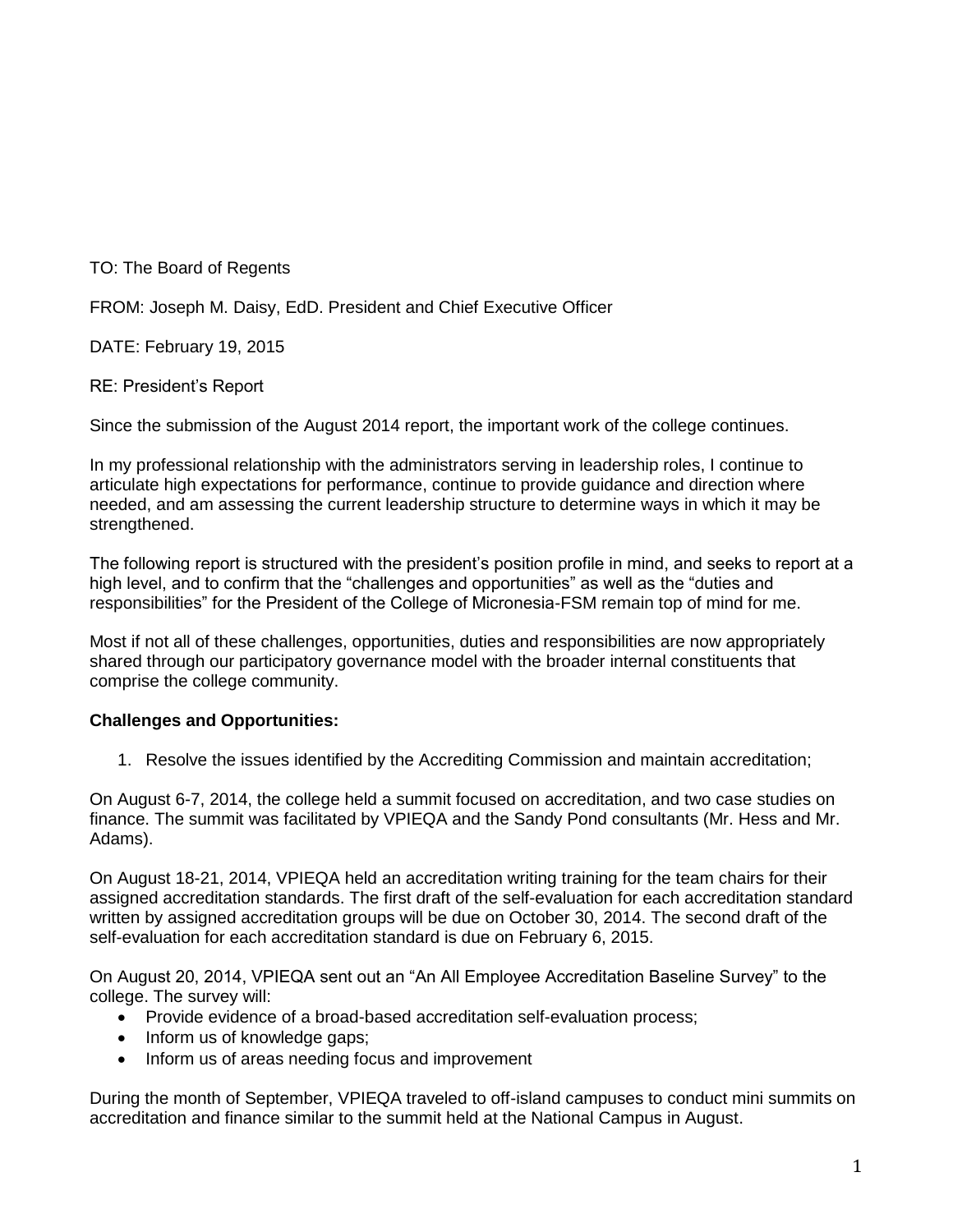Ongoing: The college established a "*Policy Review Process"* which VPs would identify the total number of policies in their department and categorize polices in these following categories: needing revision, needing no revision, obsolete, and policies are not truly policies, but are procedures. The "*Policy Review Process"* is ongoing until Spring 2016. Some college [policies](http://www.comfsm.fm/?q=board-policies) are available for public viewing on the college website under "Board of Regents" tab.

During August 2014, a "Policy on Policy" was developed. The "Policy on Policy" is a policy to guide the development of COM-FSM policies. It is a formal institutional policy to guide college policy processes. The policy has been endorsed by both cabinet and the Executive Committee on September 2014. The "Policy on Policy" will be presented to the Board of Regent's meeting in Yap on February 19-20, 2015.

FSM Congress confirmed Dr. Tulensru E. Waguk as the new regent from Kosrae State, and Mr. Jesse Salalu as the new regent from Yap State. On behalf of COM-FSM, I welcome Dr. Tulensru E. Waguk and Mr. Jesse Salalu to the college community. Let us not forget Regent Lyndon Cornelius and Regent Mary Figir. Regent Cornelius served two terms as a Board of Regent member since November 12, 2007. He was elected as Vice Chairman of the Board of Regents since December 2008. Regent Figir also served two terms as a Board of Regent member since 2007. She served as Secretary and Treasurer during her terms. Both Regent Cornelius and Regent Figir have been part of a college era of contributing to positive changes to the overall college operations, and importantly, dedicating their unfailing support to reaffirm COM-FSM's accreditation status.

The Commission expressed continued concern about sustained funding from the Federated States of Micronesian government and the government's commitment to offset any shortages resulting from reductions in funding from the Compact of Free Association. FSM Congress appropriated \$1,400,000 for FY 2014, and has appropriated \$2,100,000 for FY 2015. However, should FSM Congress not reinstate the rest of the decrement resulting from the JEMCO resolution, the college would find it extraordinarily challenged to sustain accreditation standards and carry out its mission.

To ensure the college community understands and embraces accreditation as an ongoing process, which serves to strengthen the college, 100% of the employees and members of the Board of Regents voluntarily completed the Accreditation Basics On-Line Course. As part of the college's current hiring process, all new employees are required to complete the on-line course. The Board of Regents shares this same commitment.

The college will undergo its next comprehensive review by the Commission in spring 2016. Steps are being implemented to ensure accreditation standards are upheld and evidenced to facilitate the review process.

2. Cultivate a culture of genuine communication, inclusiveness, participatory governance and respect for all;

Ongoing: During April 23-28, 2014, Mr. David Adams, Sandy Pond Consultant, worked with staff at the national campus. He assisted Vice President of Administrative Services, Director of Maintenance and Chief of Security to develop an "*Emergency Preparedness Procedures Manual"* for the college. The manual is still in progress.

On September 18, 2014, the newly elected Student Body Officers (SBA) for the National Campus were officially inducted. A short ceremony was held in front of the Learning Resource Center (LRC). Acting President Karen Simion led the oath of office and welcomed the [newly elected SBA officers.](http://www.comfsm.fm/myShark/news/item=1040/mod=03:08:45) On September 19, 2014, the [Kosrae Campus](http://www.comfsm.fm/myShark/news/item=1052/mod=20:40:11) selected its SBA.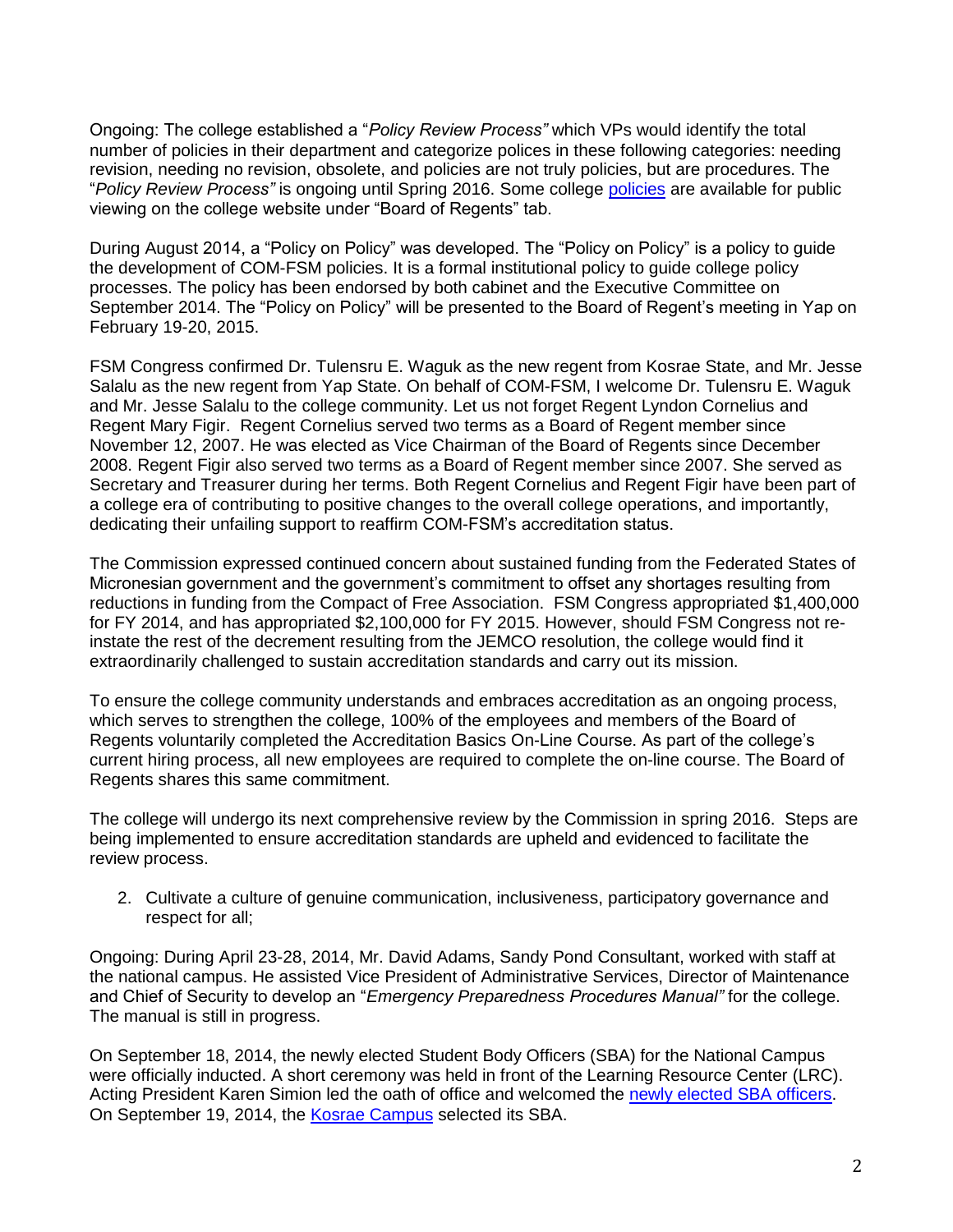Forum lectures were held:

On September 19, 2014, the FSM National Government Department: FSM National Police-Micronesia Transnational Crime Unit presented on "*Cyber Crimes and Safety Measures."*

On September 24, 2014, the Japan International Cooperation Agency (JICA) presented on JICA projects in the region and opportunities.

On October 2, 2014, Mr. Bubba Cook from the World Wildlife Fund in Suva, Fiji presented on "*Careers in Fisheries and the Role of World Wildlife Fund."*

October 8, 2014, the Bank of FSM presented on ["How to Start a Business in the FSM"](http://www.comfsm.fm/myShark/news/item=1054/mod=21:09:02) at MITC from 1:00 to 2:00PM.

On October 19, 2014, the International Organization for Migration (IOM) conducted a 2 full day workshop. The workshop was entitled "*[Things to Know Before You Leave FSM for Abroad.](http://www.comfsm.fm/myShark/news/item=1056/mod=19:34:08)"* It was held at Pohnpei Campus Small Business Development Center Building in Room #2. Workshop began at 8:00AM.

On November 5, 2014, a panel consisting of FSM Petrocorp (Vital), EIG (a local company doing renewable energy), possibly both FSM Energy Specialist and Pohnpei State discussed national and state goals regarding "*Renewable Energy."*

On November 26, 2014, Dr. Brian Diettrich, an ethnomusicologist, who specializes in Micronesian and Pacific music spoke at the National Campus. He is the head of the Music Studies at The New Zealand School of Music, at Victoria University in New Zealand. His presentation was on "*Silent Objects: Traditional Musical Instruments of Micronesia."*

The following forums have been established for January 2015:

On January 16, 2015, Dr. Stephen A. Young, a psychiatrist, is speaking on *"Psychological Traumas."* This forum is cosponsored with the US Embassy.

On January 23, 2015, NBA Coach Tom Newell will present on "*Sports and Recreation: A portal to the Free World Today."* This forum is cosponsored with the US Embassy.

On January 26, 2015, Dr. Barbara Dugelby, a recruitment agent for the Native American and Pacific Islander Research Experience (NAPIRE) program will be discussing on the "*NAPIRE Program.*"

The college continues to work in this increasingly familiar, culture of assessment, accreditation, purposeful dialogue, and participatory governance in support of the college's continuous quality improvement. Consistent with the college's commitment to transparency, purposeful dialogue, and participatory governance, committees regularly receive working drafts of policies and documents for review and input. The college continues to work with Wilson Hess and his team from Sandy Pond Associates to assist in the process of embedding accreditation standards in policies and procedures, and more importantly to build internal capacity.

The college continues to hold monthly all campus meetings at each campus to facilitate continued purposeful dialogue of stakeholders. Recent topics presented and discussed include enrollment and budget development.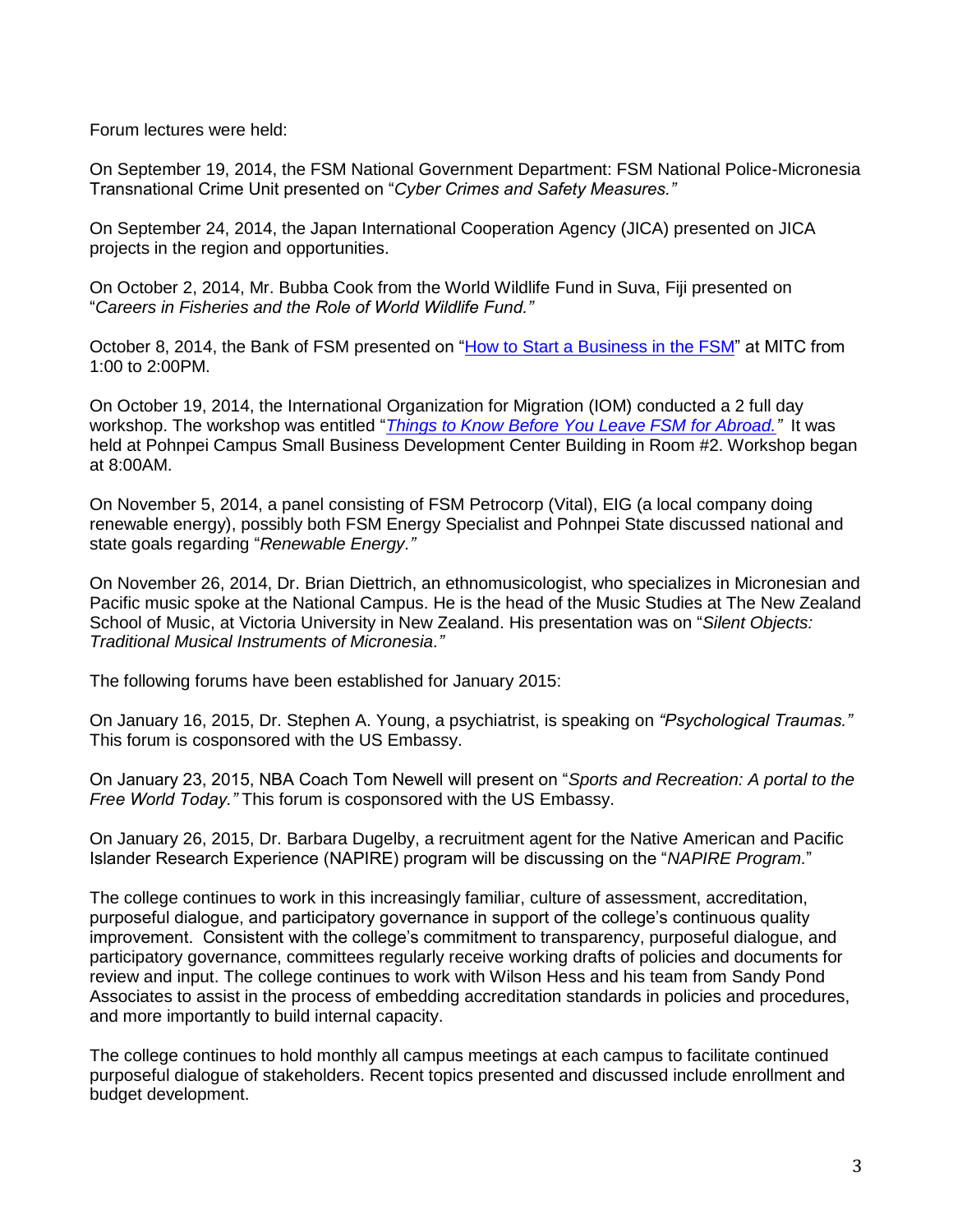The college continues to benefit and learn from the current participatory governance structure. Findings from the communications plan assessment report suggest that we are moving in the right direction, which indicate that "broad-based participation in college governance is the new normal at the college." Purposeful dialogue is being integrated throughout the college, which is evident in the strategic plan.

Finally, bi-weekly meetings with the cabinet continue to ensure an effective and efficient operation such that the college areas of need are being met in a timely manner. Furthermore, meetings also serve as forums for sharing of expectations, plans, ideas, concerns, and information. Additionally, a one on one bi-weekly meeting between the president, each vice president, and chief of staff has been instituted to provide opportunities to discuss areas of strength and improvement in respective areas.

Discussions continue among standing committees, council of chairs, cabinet, and executive committee regarding steps to further clarify and strengthen the participatory governance process.

In all ways, I continue to express my commitment to an open, inclusive, respectful and participatory governance model.

3. Determine and implement solutions to the fiscal consequences of declining compact funding and challenging economic times;

On July 31, 2014, the president and chief of staff attended the Asian American and Pacific Islander Association of Colleges and Universities (APIACU) Pacific RIM Conference in Honolulu. Among the many participants were community college and university representatives from Hawaii, and from the neighboring Pacific community colleges and universities. The main purpose of attending the APIACU Pacific RIM Conference was to gather information to position the college to compete for the upcoming Asian American Native American Pacific Islander Serving Institution (AANAPISI) Grant. This is a USD \$2 million federal grant for five years to support student retention and success with special focus on Asian American and Pacific Islander students. COM-FSM will prepare and submit a proposal for the AANAPISI Grant early this year. Another grant that the college will also pursue is the US Department of Education TRIO Student Support Services (SSS) Grant that would be in effect for five years. The TRIO SSS Grant application will be submitted during this semester. Results of both grants will be shared upon receipt of notification.

Ongoing: Future steps depend upon the continued action taken by the FSM Congress to restore the decrement resulting from the JEMCO resolutions.

The college continues to explore new streams of revenue, the development of partnerships and achieving new efficiencies to address the decline in compact funding and the challenging economic times in which we find ourselves.

With accreditation reaffirmed, time can now be dedicated toward other program initiatives and opportunities.

4. Enhance overall standing of COM-FSM and advocate for the college in all arenas;

The president continues to meet with the leadership and diplomatic corps during which the challenges and success, as well as the vision for the college's future, are shared.

The president continues to regularly share information regarding the many areas of significant progress with national and state governments and representatives from OIA.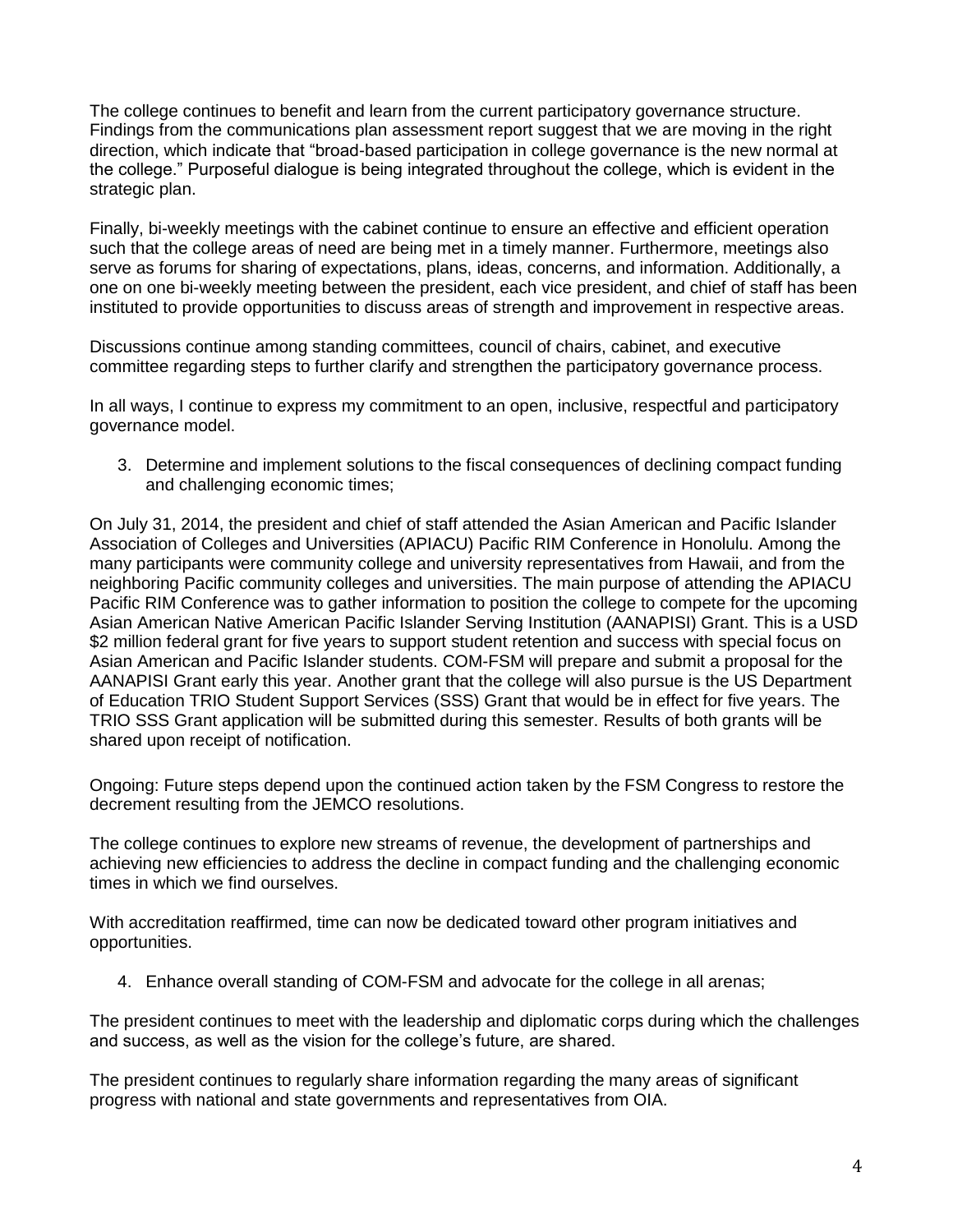In mid July, the Micronesia Registration Advisors (MRA), Inc., a corporation registered and headquartered in Federated States of Micronesia, offered to make a generous donation of \$250,000 USD to establish a Center for Entrepreneurship, the first of its kind at COM-FSM, that will be located in the Learning Resource Center on the National Campus. Steven K. Baker, Chairman and President of the MRA pledged and committed to provide \$50,000 USD each year for the next five years to the college. The Center for Entrepreneurship will be launched in 2015.

The Board of Regents met on August 8, 2014, at the National Campus. The next scheduled Board of Regents will be held on Yap on February 19-20, 2015.

On August 14, 2014, COM-FSM held an Alumni Association gathering in Honolulu in partnership with the Pacific Islands Development Program (PIDP) at the East West Center located on the University of Hawaii at Manoa Campus. The Alumni Association here has established a point of contact in Honolulu to further strengthen the college community abroad.

On August 22, 2014, the college welcomed President Takashi Hayashita, PhD of Sophia University and President Hiroshi Yamamoto of Sophia University Junior College Division from Japan to the National Campus. A meeting was held between COM-FSM president and Kasio Mida, Chairman of the Board of Regents, and the Sophia University and Junior College Division representatives from Japan to discuss the establishment of a memorandum of understanding. The MOU was signed in Tokyo on November 5<sup>th</sup> and will serve to provide a dynamic and an enriching educational learning experience for students from COM- FSM and Sophia University Sophia University Junior College Division.

The College hosted an Alumni Association BBQ event at the Spanish Wall Baseball field on August 23, 2014. This year the college aims to strengthen and sustain the partnership with the college's alumni. Improving efforts to re-establish a COM-FSM Alumni Association is an integral component of the College's success and building a sense of pride and responsibility for the College as the only national public higher institution in the FSM.

September 18-19, the Chinese Embassy hosted a group of over 20 artists and performers from China. Their performances consisted of martial arts, dance, singing, acrobatics, and magic. The Chinese Embassy collaborated with COM-FSM, Pohnpei State Public Safety, Pohnpei State Hospital and Pohnpei State Education to provide assistance for the event. The FSM-China Friendship Sports Center located on the National Campus served as the venue for the event. Photos of the event are posted on the [College of Micronesia Facebook](https://www.facebook.com/FSMcollege) page.

On September 20, 2014, COM-FSM partnered with the US Embassy to have Dangerflow, an American boy band from Florida, perform at the FSM-China Friendship Sports Center. Photos and videos of Dangerflow are posted on the [College of Micronesia Facebook](https://www.facebook.com/FSMcollege) page.

On November 29, 2014, the Alumni Association hosted a Sakau Night "Friendraising" and Raffle Event at Cupids Bar and Grill to help support the endowment fund. Amount raised was \$619.75.

On December 13, 2014, the Lady Sharks group held a 50/50 raffle at the Pohnpei Campus raising \$40,000. \$20,000 was deposited in the endowment fund.

With our renewed efforts with the signing of the new MOU to launch the career and technical education program along with the partnership through an MOU with UOG to bring in the Small Business Development Program to support our Pohnpei small business trainings needs, the college submitted a proposal to Pohnpei State government seeking funding through the private sector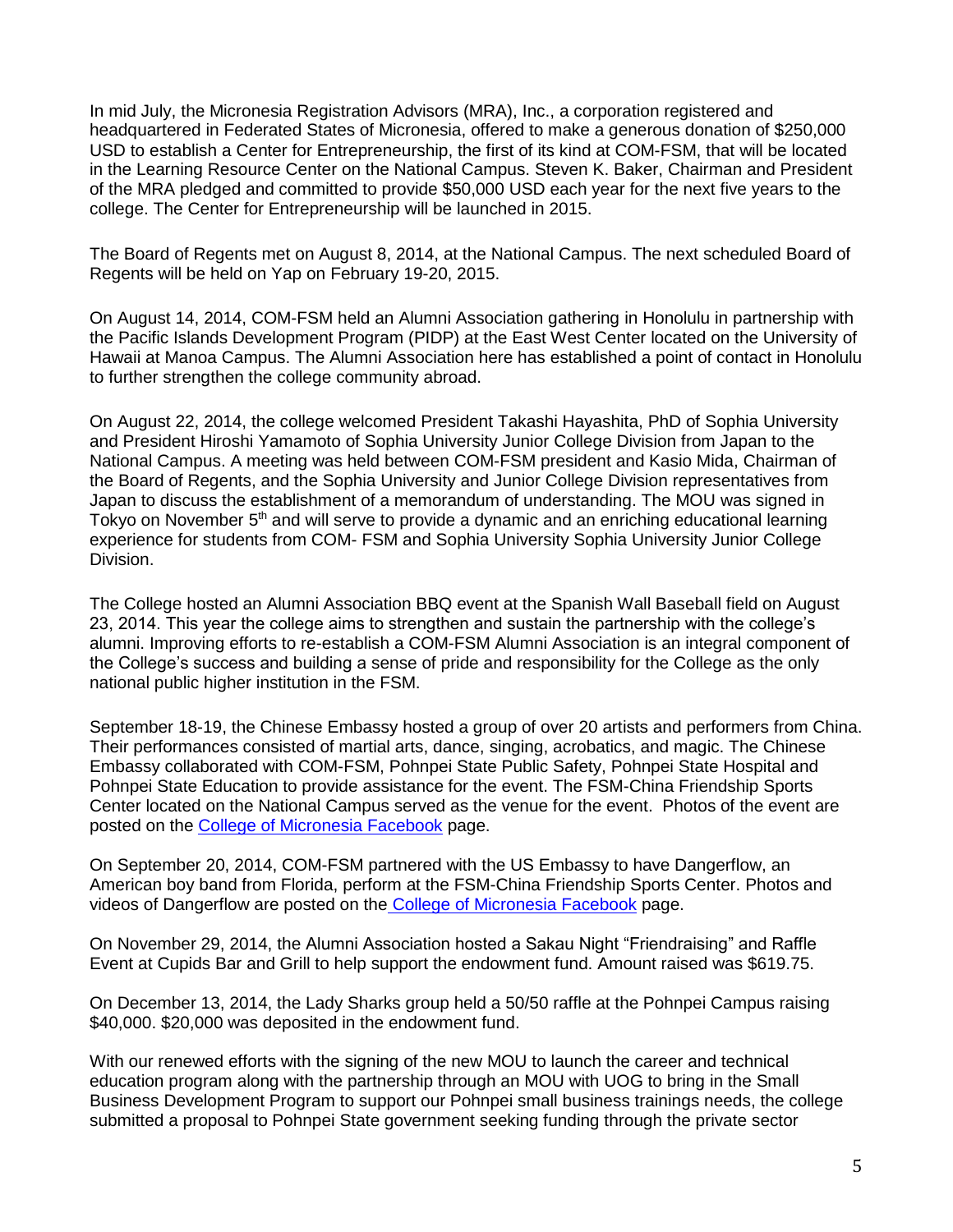component of the Compact Fund to allocate funds in the amount of \$100,000. The matching fund will assist the college to engage the technical expertise of the UOG Small Business Development Program to support the training at Pohnpei Campus. This proposal and funding is still pending at Pohnpei State leadership.

COM-FSM in partnership with Pohnpei State proposed to build a COM-FSM Community Health Center (COM-FSM) to be located within the grounds of the National Campus. This proposed project will develop a bridging activity center between the COM-FSM and its community, helps the Local government of Pohnpei in delivering the needed health service within the area of Palikir, and strengthen the skills and knowledge of the COM-FSM student enrolled in the different health fields. COM-FSM will be a public entity community health center, managed under an agreement between COM-FSM, Pohnpei State Government specifically through the Division of Public Health. Requested funding is \$1,705, 970. Funding appropriation is pending with Pohnpei State leadership.

5. Advance academic excellence through continually assessing programs and services, attracting and retaining quality faculty and staff, promoting student centeredness, and addressing the problem of underprepared students; and

Vice President of Institutional Effectiveness and Quality Assurance (VPIEQA) with the support of the Information Technology staff will be introducing the [Copley Square Program](http://copleysystems.com/overview/) during Fall 2014. An incentive of \$500 will be given to 5 faculty members who are willing to use the Copley program during this upcoming fall semester. "Copley Square is a Student Success Platform, Proven Methodologies and Reporting/Assessment tools (Copley Website)." The Copley Square Program was not implemented as a pilot project in Fall 2014 due to internal preparations. The program will be ready for Spring 2015.

Four COM-FSM employees consisting of both faculty and staff attended a three-day training from October 22-24, 2014 at Brevard, North Carolina by the John N. Gardner Institute for Excellence in Undergraduate Education.

The John N. Gardner Institute for Excellence in Undergraduate Education is a fully autonomous 501c3 non-profit entity. Its mission is "partnering with higher education institutions, individual educators, and other entities to increase institutional responsibility for improving student learning, persistence, and completion." The purpose of this training is to assist COM-FSM in the areas of student success. The institute trains on Retention Performance Management (RPM). RPM is a flexible series of time and resource efficient processes and tools that help colleges create, implement and/or refine retention and completion plans. In addition to RPM, the institute also trains on "Foundations of Excellence" which consists of different levels of areas critical to achieving student success such as *First Year Focus and Transfer Focus.* The COM-FSM working team will be trained in these areas at the John N. Gardner Institute for Excellence in Undergraduate Education and return to the college to train the college staff and faculty to put in practice steps to achieve student success at COM-FSM.

By December 2014, the COM-FSM Foundation of Excellence team held numerous meetings with staff, faculty, and committees to inform about its projects providing information to its importance and relevance to the college. The FOE team sent out surveys to both students and faculty across all campuses. The next goal is to establish the dimension groups consisting of students, faculty, staff, and other members of the community to help with the process of FOE report during this month of January.

On December 12, 2014, the Executive Committee has endorsed a new established committee called the "Student Success Committee". The committee will be working on its Term of Reference.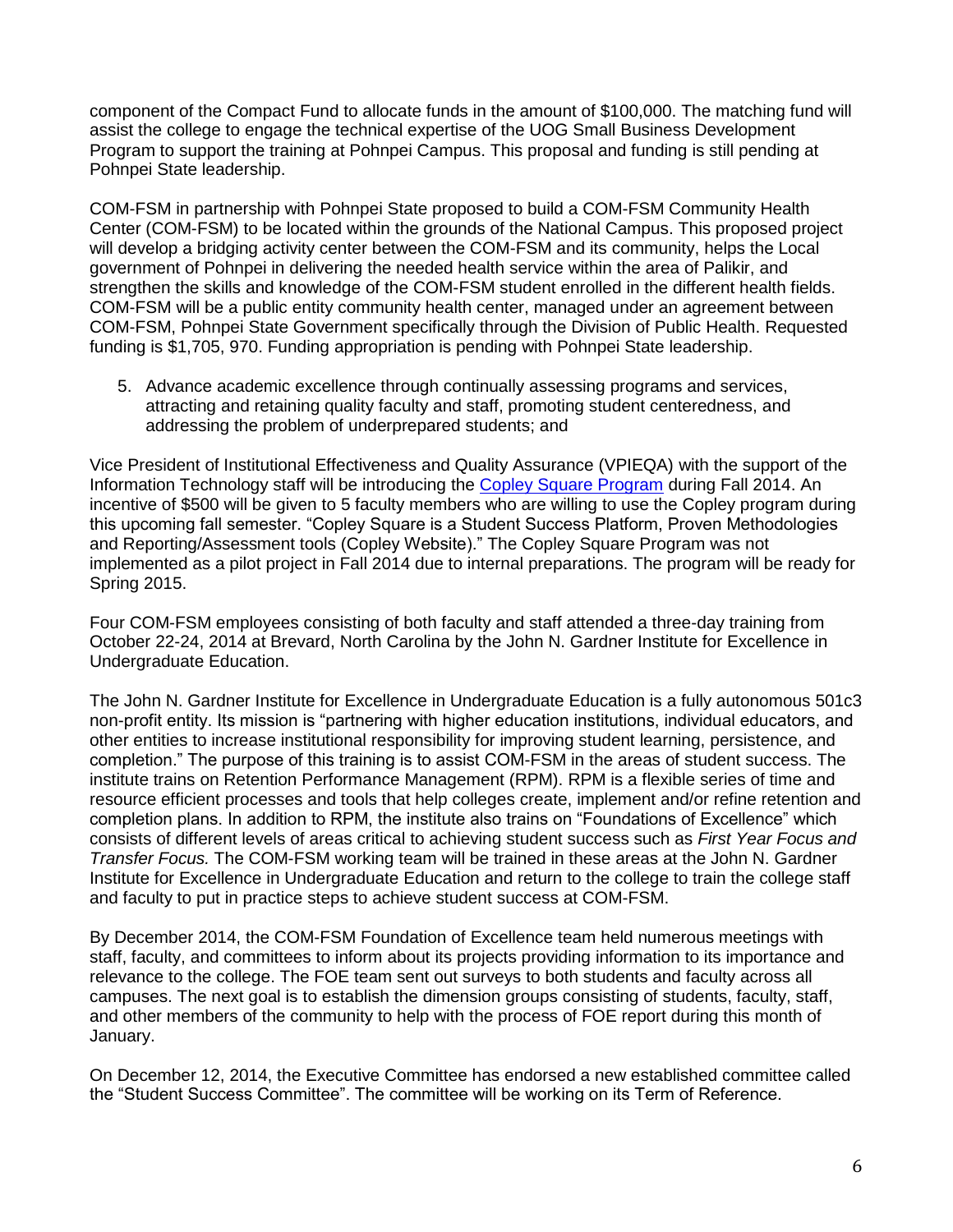On January 18-21, 2015, a seven-team member team from the college will be participating in the American Association of Community Colleges (AACC) High Performance Team training in Washington, D.C. The training is "established to assist community college leadership teams with moving into high performance mode or can be used as a way to sustain high performance. The training is a four-day focused training that progresses from individual team assessments to managing the team's performance to implementing change management and assessing institutional health". (AACC Website).

6. Refine and successfully implement the comprehensive long-range educational master plan and ensure linkages to all college plans;

The college continues to work in this new, yet increasingly familiar, culture of assessment, accreditation, purposeful dialogue, and participatory governance in support of the college's continuous quality improvement. The college completed, and the Board endorsed in May 2013 the Five-Year Integrated Educational Master Plan, which links instructional, technology, human resources, facilities, and financial plans. Strategic directions focus on: student success; emphasize academic offerings in service to national needs; be financially sound, fiscally responsible, and build resources in anticipation of future needs; invest in and build a strong capacity in human capital; become a learning organization through development of learning culture guided by learning leaders; and evoke an image of quality. This plan serves the college well as it looks forward to "confronting challenges and creating its future." The completion of the space utilization and facilities master plan will significantly strengthen the Integrated Educational Master Plan.

7. Implement and assess the recently approved organizational structure and reporting procedures and make changes for an efficient, effective, and sustainable institution;

The two-sided organizational structure is working well – the role of the participatory governance organization is making decisions and recommendations, and as for the administrative organization, it deals with action and implementation. On the administrative side, the Management Team (MT), comprised of deans and directors, continues to function in an advisory capacity and meets to share information, identify areas for improvement, recommend solutions to problems, and apply respective skills and knowledge in support of all areas of the college.

On the participatory governance side, the Executive Committee (EC), comprised of representatives from the council of chairs, faculty and staff senate, management team, student body association, and campus deans and cabinet members to improve communication among all COM-FSM internal constituents, ensure experiential decision making, enhance team building and integration, and provide authentic and effective participatory governance. The committee makes decisions and/or recommendations to the President on matters relating to all COM-FSM internal constituents. The committee is the final link in the participatory governance process.

Informal review and assessment of the participatory governance process have continued this year. Discussions regarding recommendations to strengthen the process are occurring among stakeholders.

Some additional position changes, shifts in responsibilities, and reassignment of reporting responsibilities will be considered as assessment of the structure continues.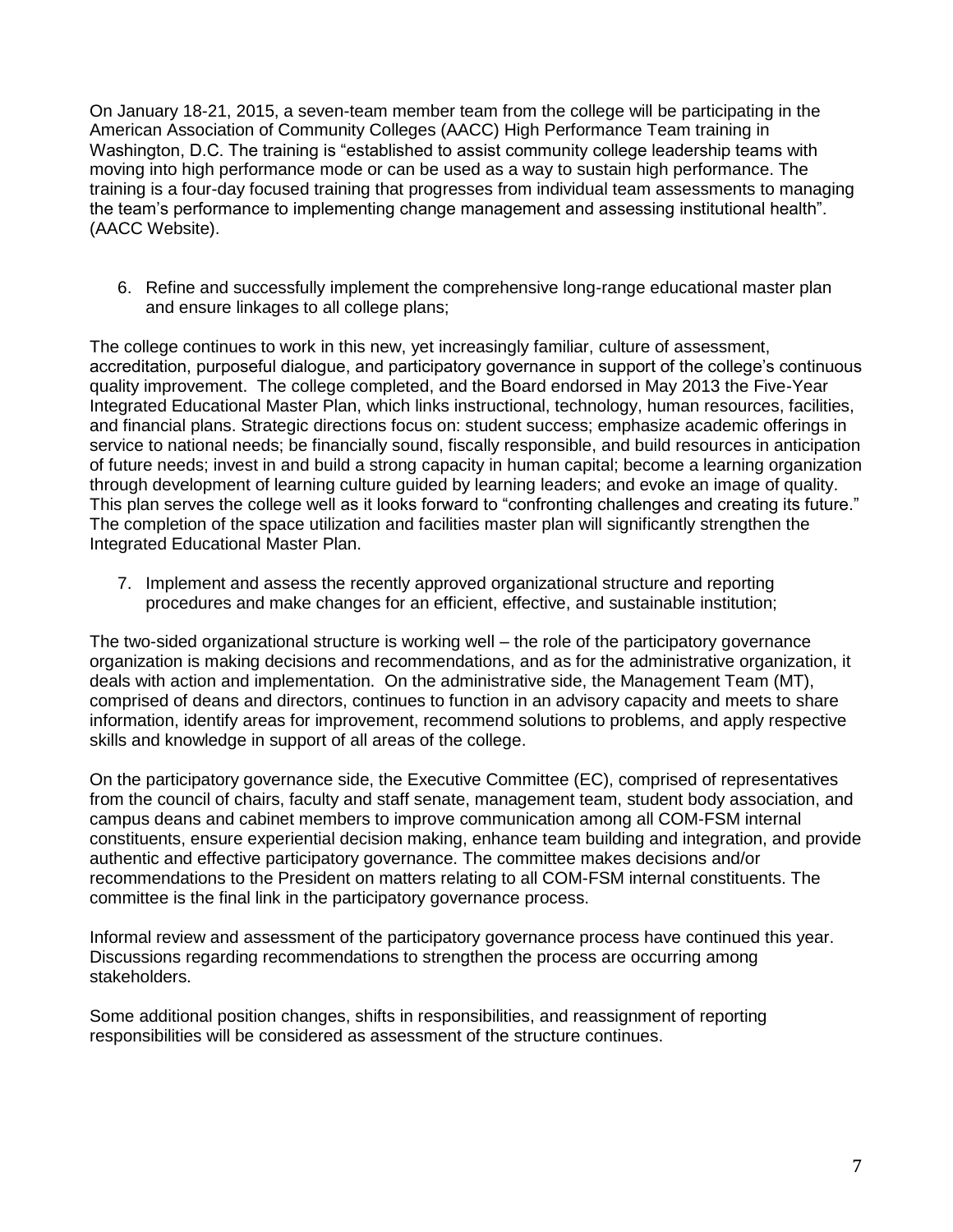## **Duties and Responsibilities:**

1. Provide leadership for the college as a whole, including planning, development, implementation of educational and fiscal programs and services of the college;

Ongoing: The president continues to work closely with, and meet with a wide range of stakeholders related to ongoing instructional, student services, financial, facilities, and overarching educational master planning. He continues to listen, learn, form impressions and share his ideas for ways in which to address the challenges faced by the college, and strategically moves the college forward in a promising direction.

- 2. Ensure campus actions and policies are in accordance with decisions officially adopted by the Board and information and advice to the Board are accurate, complete, and timely; AND
- 3. Provide administrative direction in the development and initiation of campus policies and procedures, as well as the organizational structure;

Ongoing: The current two-sided organizational structure facilitates the policy development and implementation process. A slate of draft policies and revised policies will be presented at BOR meetings for consideration and approval until Spring 2016.

4. Develop a vision and formulate and implement long range strategic plans;

Ongoing: The investiture remarks have set a clear tone and direction for the college. The Presidential "white paper" has laid out the framework for long range planning. The status report, *COM-FSM Quality, Sustainability, and Success: A Framework for Planning and Action – Status Report,* provides an assessment of our progress and remaining work.

In May 2013, the college's Strategic Plan 2013-2017 included a revised vision and mission statement, which was approved on May 2014 and is being implemented. The new mission statement reads now as *"The College of Micronesia-FSM is a learner-centered institution of higher education that is committed to the success of the Federated States of Micronesia by providing academic, career and technical educational programs characterized by continuous improvement and best practices."*

5. Build and maintain a cohesive and highly functional senior administrative team, delegate responsibility appropriately and hold individuals accountable;

Ongoing: The president continues to meet with members of the administrative team both individually and collectively as cabinet. The cabinet meets bi-weekly to consider a wide range of agenda items regarding the entire spectrum of the college. The president has also articulated his expectations to members of the cabinet, and continues to emphasize important characteristics of leadership on a daily basis. Professional development and training activities designed to improve performance will be identified and inform goal setting and performance reviews.

6. Oversee performance management of the organization through implementation of work planning and performance evaluation linked to Key Performance Indicators (KPIs);

"Institutional Standards and Measure of Success" are other terms for Key Performance Indicators. The Director of IRPO and the college committees have met and developed targets and goals in March 2014.

In Progress.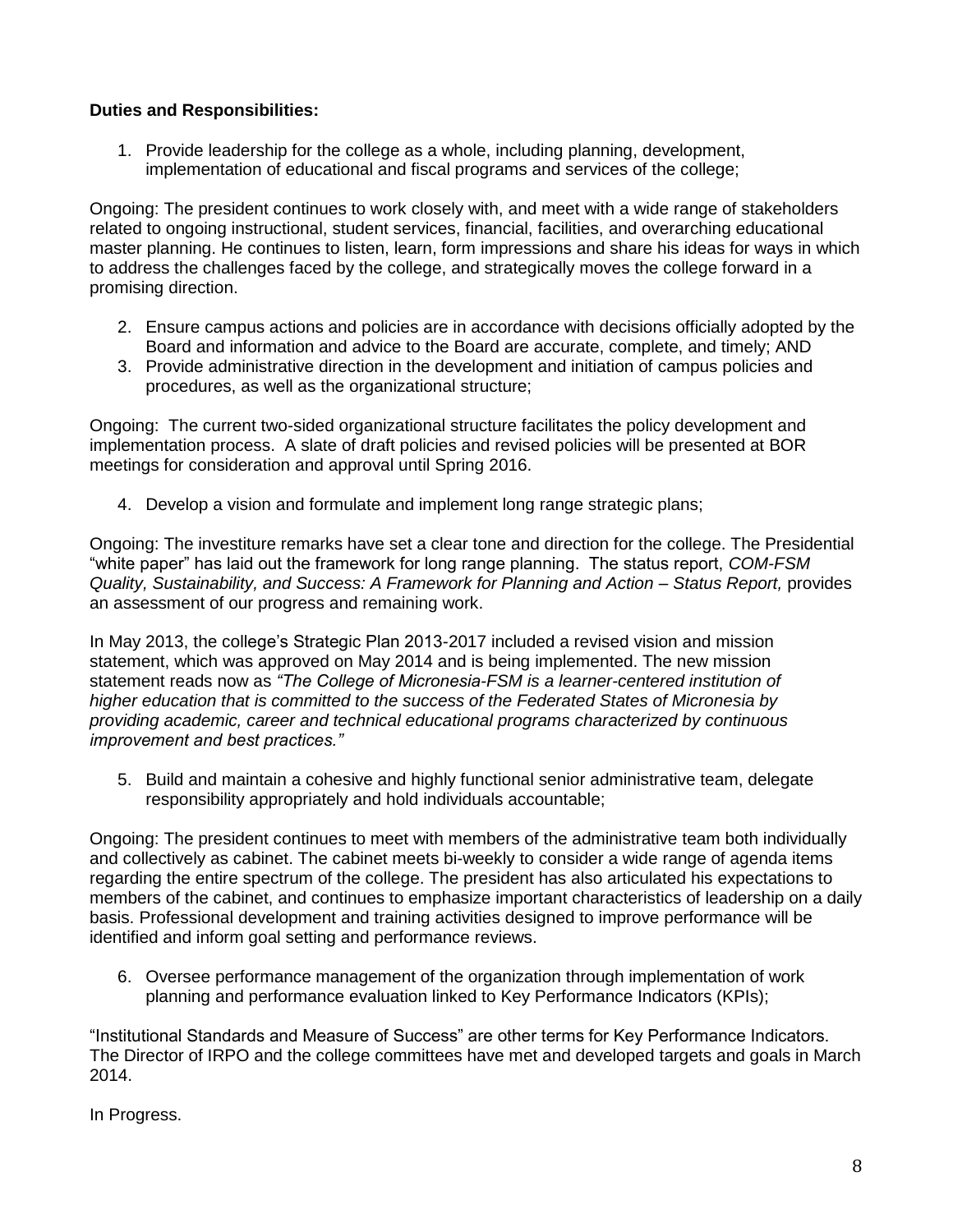7. Maintain the college's accreditation;

Ongoing: Although accreditation has been reaffirmed, the college is mindful that the work of accreditation continues. *(See response to Challenges and Opportunities #1 above.)* The college is preparing for the next cycle of comprehensive evaluation and visit in spring 2016.

8. Promote excellence by sustaining the cycle of continuous quality improvement;

Ongoing: Included among accreditation related activities and cabinet meetings are an ongoing review of the ways in which the college is cultivating a culture of assessment, and reviewing current strategies and determining new and additional ways in which to measure progress. The college is becoming more familiar with TracDat, an assessment software program, to support the collection, analysis and reporting of a wide range of assessment data and reporting achievement levels of learning outcomes. Training on TracDat is ongoing. [TracDat](https://comfsm.tracdat.com/tracdat/faces/login.jsp) has been created and posted on the COM-FSM.

The college administration across the college campuses and their departments are closing their loop for the academic year of 2013-2014 on TracDat by end of September 30, 2014, end of fiscal year. A new academic year 2014-2015 should be inputted into Tracdat for all departments across the college campuses. All reports and plans must be completed to ensure TAs and POs will be processed.

On October 7, 2014 a new generator for the dining hall, residence halls, bookstore and the dispensary building on National Campus was commissioned. This is great news for the college community, as the college is continuously aiming to provide quality service.

9. Direct the preparation of the annual college budget to ensure reflection of the college's strategic direction and goals;

In the midst of exciting events occurring on campus, the college administration through the lead of vice president of administrative services presented the 2016 Budget Process to committees on National Campus since August, and traveled to off-island campuses to share the 2016 Budget Process presentation. All departments and offices across the 5 campuses are working on their 2016 budget or have submitted their 2016 budget on September 22, 2014. The 2016 Budget materials are located on the College of Micronesia –FSM website under [Administrative Services](http://www.comfsm.fm/?q=2016-Budget) tab. On December 12, 2014, the 2016 budget was endorsed by the Executive Committee after two weeks of review and presentation being made to committees.

Ongoing: The Five Year Integrated Educational Master Plan will inform the development of the budget for 2016, and 2017. A new budget development manual will guide the development of the FY 2016 budget.

10. Monitor the efficient and effective uses of the college's resources, safeguard assets, maintain appropriate internal controls and guarantee quality and integrity of all financial and non-financial reporting and disclosures;

Ongoing. The president has articulated his expectations to cabinet and beyond regarding the dual roles and responsibilities held by each. First is responsibility for the respective area, and the second is responsibility to the college. Decisions are expected to be informed, analytical and one's signature is expected to have meaning. Members of the cabinet are expected to review and approve requests for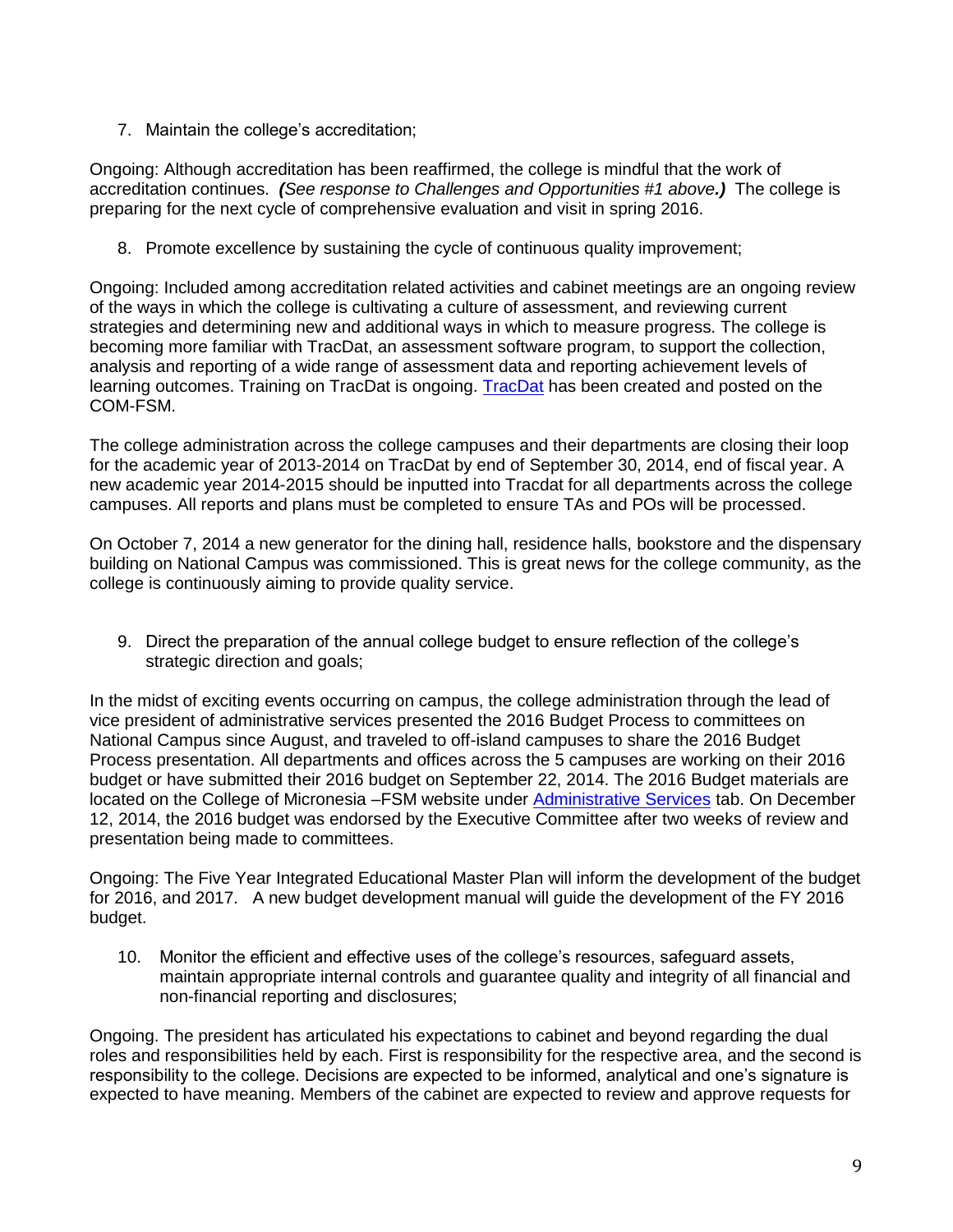travel and meetings that are only for the following: "meaningful" professional development, related to accreditation, or aligned and consistent with the college's mission.

Additionally, the president is planning to use a consultant to assist the business office in achieving greater efficiencies, maximizing resources, and assessing and improving the use of related best practices.

11. Strengthen and grow the college's endowment fund;

The Friends of the College of Micronesia-FSM, a foundation for the college, has been established. Five foundation board members have agreed to serve. U.S. IRS has determined that the Friends of the College of Micronesia-FSM foundation qualifies as being tax exempt as an organization and is classified as a public charity.

12. Develop and maintain channels of communication with and among employees regarding all aspects of college operations;

Ongoing: *(See response to Challenges and Opportunities #2 above.)* In addition, the college has compiled an Inventory of Public and Communications Products and will be developing communications protocols and a master calendar of event. Master Calendar is completed.

13. Maintain a highly visible leadership role in the communities served and develop and maintain strategic partnerships;

Ongoing: *(See response to Challenges and Opportunities #4 above.)*

14. Seek funding for the master infrastructure development plan and maintenance program;

Ongoing: The college-wide space utilization and facilities master plan study in support of college facilities master plan has been completed. This study will add value to our existing facilities master plan and further inform both our short and long term facilities planning. A Concept Framework Paper has been developed which identifies facility priorities and funding requirements for fifteen years.

On August 28, 2014, I presented the college's facilities master plan and concept framework proposal to the Joint Economic Management Committee (JEMCO). The seventy-four million dollar plan includes the priorities, proposals and project funding needs for the college for each of the three phases over the next fifteen years. The presentation was well received by JEMCO. We are now in the process of securing the twenty-four million dollars funding for phase 1.

15. Recruit, develop, support and retain quality faculty and staff; Cabinet approved positions to be filled at this point:

VPAS personnel requisition: 4 positions at the National Campus at the Business Office

- 1. Comptroller
- 2. General Accountant
- 3. State Campus Accountant
- 4. Accountant Technician

VPIA personnel requisition: 4 positions

- 1. English Instructor for Yap Campus
- 2. English Instructor for Pohnpei Campus